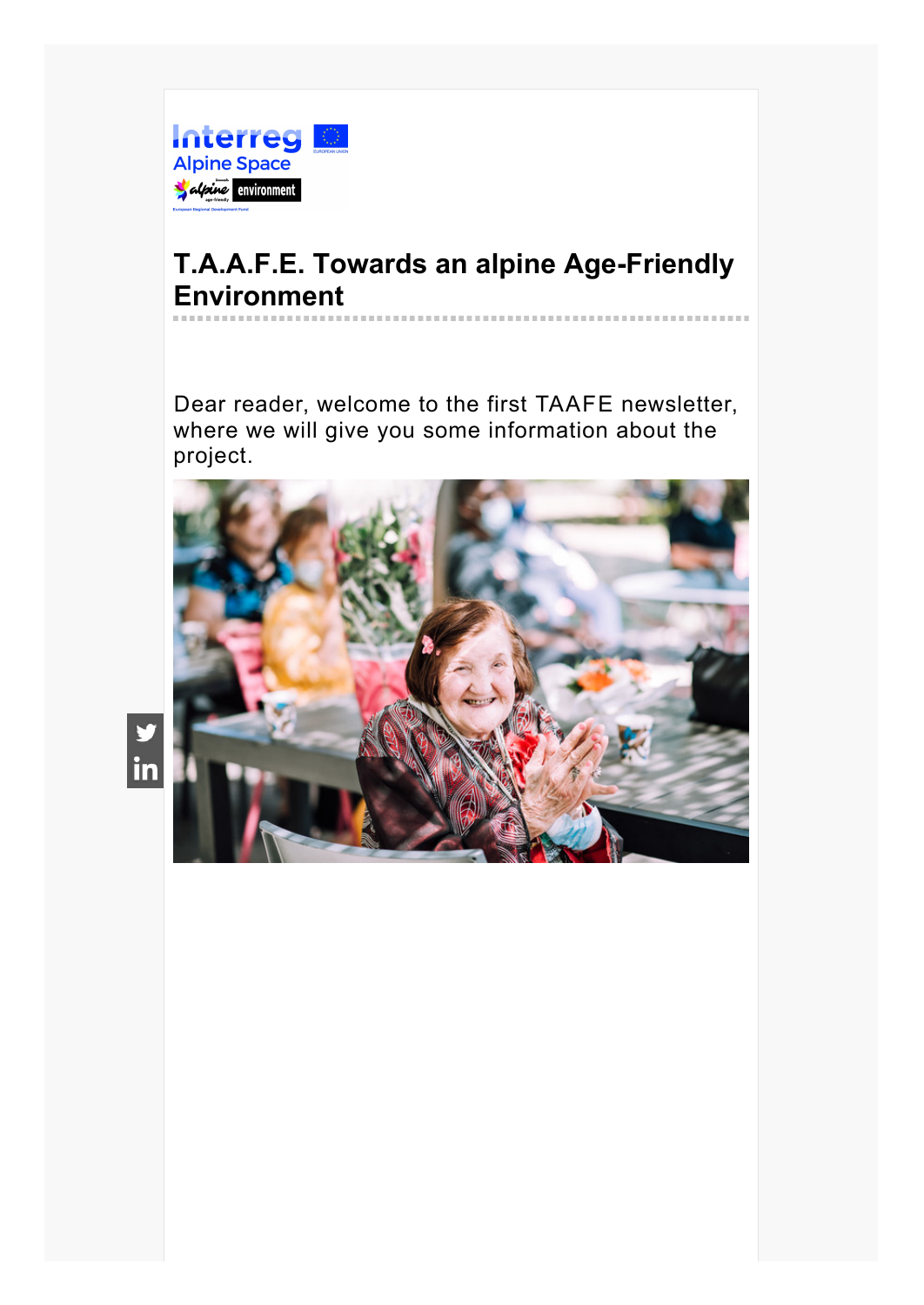#### **THE TAAFE PROJECT The challenge**:

A growing aging population and an increasing number of isolated older people demand new approaches and political commitment. Therefore, the World Health Organisation developed the concept of sustainable age-friendly environments (AFE), using an integrative approach to optimize the social and physical environments and promote active, healthy aging and participation in society. The TAAFE project, starting from this concept, created the TAAFE Model, a participatory framework for developing an age-friendly environment and an improved delivery of services in the Alpine Space (AS).

#### **Main aims of the project**

Providing Public Administration with a toolkit to implement a participatory method to develop age-friendly environments; enhancing the sense of inclusion, the awareness and the empowerment of older adult citizens thanks to a co-design approach to services creation; elaborating a strategy that will give concrete recommendations on how to adopt and apply TAAFE approach; putting the basis for its scaling up in the Alpine Space to foster age-friendliness.

## **The TAAFE Model**

The core feature of the TAAFE model is the TRIO, composed of an older adult citizens representative, an administrative employee and a methodological facilitator. The TRIO is the engine of the participatory method, in charge of guiding the process of identification of a priority to work on to improve age-friendliness locally and of the following co-design of a service answering to it. It is supported by a board of experts, the Local Action Group, formed by around 15 members bringing different professional backgrounds and personal experiences. The role of the Local Action Group is to support the TRIO in collecting information on the local state of age-friendliness, setting goals, planning and implementing the action.

#### **WHO WE ARE**

Have a look to our consortium

## CITY OF TREVISO (Lead)

The City has almost 85.000 inhabitants, of which 27% are over 67 years old. The social services department carries out two macro actions towards seniors a) promotion of socialization and well-being, b) assistance of vulnerable older adults (house assistance, economic contributions, etc). The city manages over a million € of National funds (NOP) to promote social inclusion and overcome adults marginalization. The City with the district mayors and the local health authority defines the integrated system of Social and Social-Health Services and actions and resources to achieve the objectives. The City is Urban Authority designated by Veneto Region in the frame of the ROP ERDF 2014-20. As intermediate organism it manages 10 million € for actions aimed at a smart, sustainable and inclusive urban development.



#### INSTITUTE FOR SENIORS CARE AND RETIREMENT

ISRAA has been working on Residential (850 residents) and home care (1000 clients) services with psychological support focus for older adults and informal caregivers since 1991. ISRAA has a dedicated EU Projects Unit, FABER Fabbrica Europa [\(www.fabbricaeuropa.eu](http://www.fabbricaeuropa.eu/)), running projects on ICT implementation, on independent living [\(www.ecareproject.eu](http://www.ecareproject.eu/)), on contrast of isolation and on community based interventions.[\(www.sefacproject.eu](http://www.sefacproject.eu/)). Thanks to those projects the social care workers and psychologists staff has increased the skills in terms of older adults engagement and wellness improvement. Throughout the implementation of "World Cafè" method and initiatives dedicated to self-care management and digital skills learning, ISRAA reaches more than 1000 citizens. ISRAA has a strong connection with the local Authorities: Municipality of Treviso, the Province of Treviso and the Regional EU Ministry for EU Policies working on innovation on social and older care field.

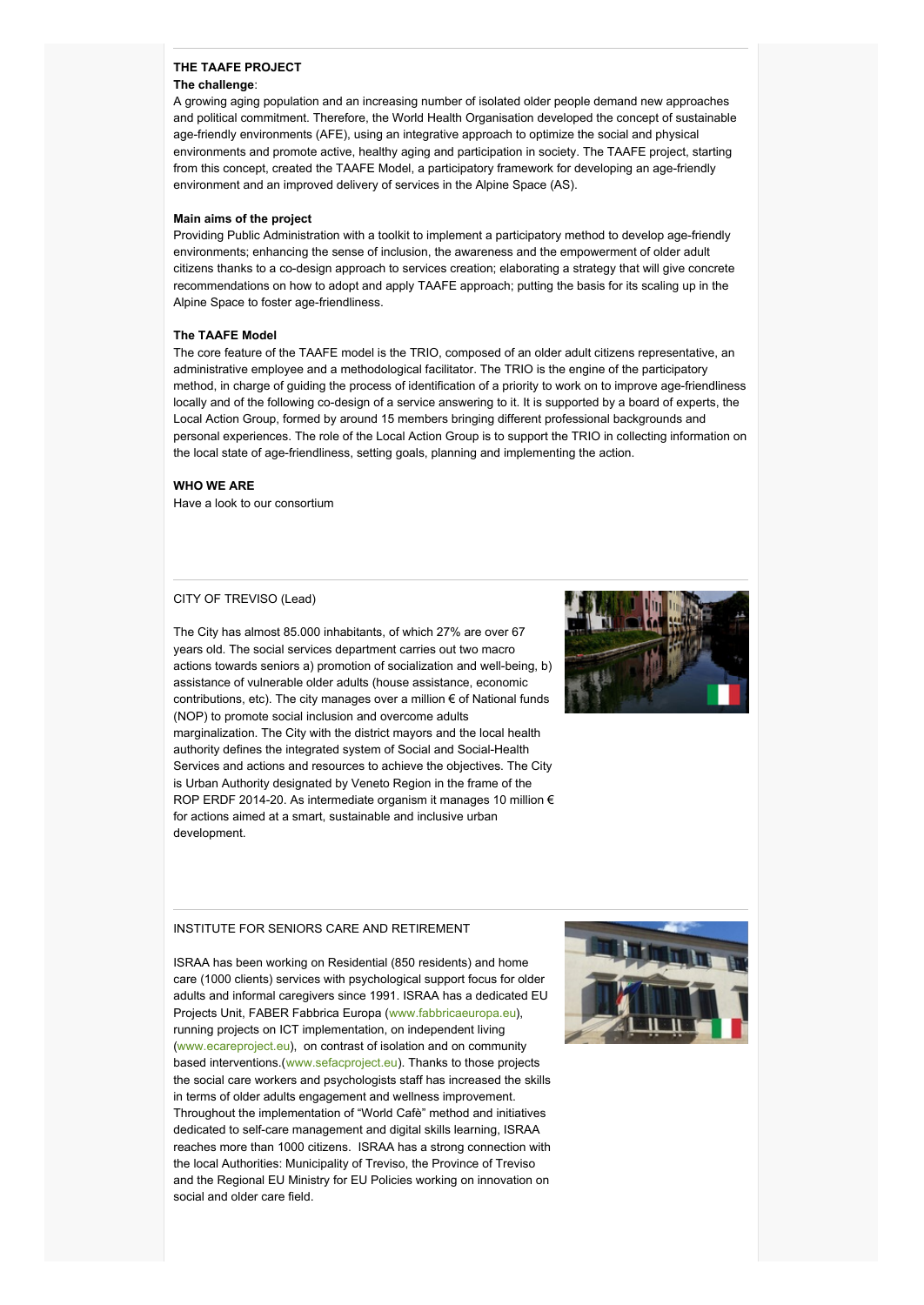# CENTRAL EUROPEAN INITIATIVE

Established in 1989, CEI is the largest intergovernmental forum for regional cooperation in Europe, encompassing 18 Member States from Central, Eastern and South-Eastern Europe.CEI is committed to support European integration through the promotion of regional cooperation. CEI is a policy dialogue platform that support transnational strategies and multi-stakeholder networks, bridging the gap to policy-makers level. In the Plan Of Action 2018-2020 "Improving the social integration of people from groups at risk of exclusion" is one of CEI priorities CEI is member of "Age-firendly environments" AG of the European Innovation Partnership on Active and Healthy Ageing. Since 2004 CEI has participated in more than 30 EU funded projects. CEI supports setting-up of regional strategies (i.e. in Friuli Venezia Giulia Health and Social sector). CEI has developed a strong resultoriented approach towards regional cooperation, which underpins its on- going action in support to multilateral diplomacy.



### UNIVERSITY OF GRENOBLE ALPES

TH. Moulaert (TM), from University of Grenoble Alps, has an international research expertise in "Age-friendly environment" (AFE) through articles and book publication in the domain, and through the launch of a Regional program of 6 local case studies in Wallonia, Belgium at the Université Catholique de Louvain (now, TM is member of the scientific board of this participatory research initiative). TM has international network in AFE. The institutional role and policy addressing of the partner is twofold. First, it is associated with the support of Grenoble Alps University towards innovation in ageing domains (Leader of WP1). Second, through his membership of REIACTIS network [\(https://www.reiactis.com/](https://www.reiactis.com/)) and COST Rosenet on ageing and exclusion (http://rosenetcost.com/) the partner is in close connection not only with researchers but with other European stakeholders too.



# POLE SERVICES A LA PERSONNE

PSP PAca is a professional network of home care service providers. It gathers health, social and personal services organizations to offer a coordinated health and care circuit for people living at home. Its compotences/experiences are-Diagnostics of organizations: financial, organizational, human Resources audits -Human resources raining/education -Corporate Social Responsibility; -Involvement and Co-construction: design thinking with professional and final users (elderly or family Caregivers) -Evaluation of impacts and results: methods, indicators, data -Innovation projects (social, organisational, technological innovation) -Participate in defining Regional Strategy of Innovation of Region PACA (Silver economy – aging population) – Operation of Regional Interest "Silver Economy" of the Regional Council PACA(SRDEII–regional Smart Specialisation Strategy); - Partnerships with the Departments responsible for social and aging policies and with the Regional Health Agency

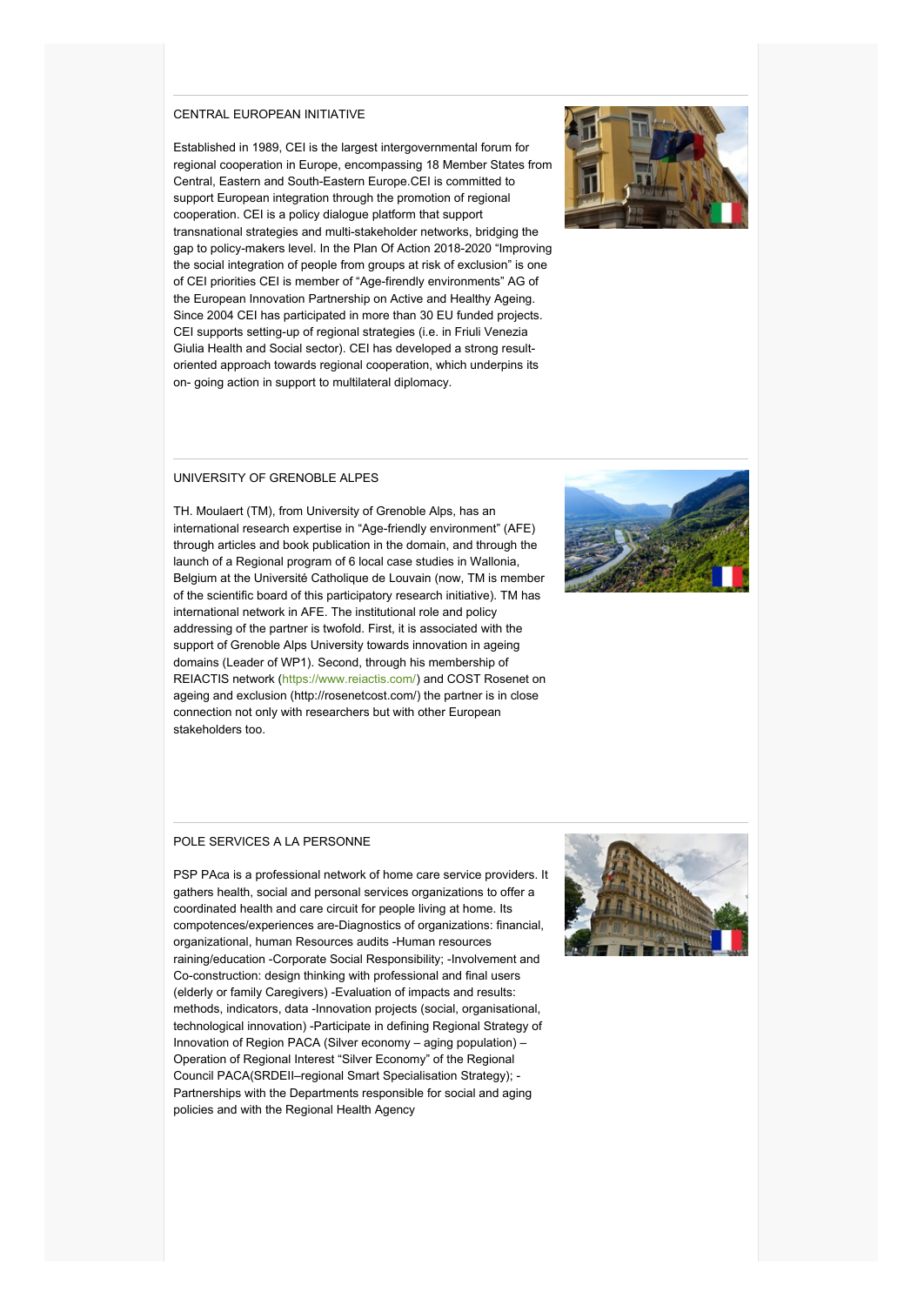## DISTRICT OFFICE OF TUEBINGEN COUNTY

The District Office of Tübingen County has already initiated a number of networks that focus on improving the care provided to the elderly in the region. One of these networks is the dementia network, whose aim is to improve the overall situation for people suffering from dementia and for their relatives in the county of Tübingen. Once a year, a programme guide is compiled by the District Office listing events by network partners such as e.g., lectures, workshops and information sessions to provide information to those affected by dementia and to sensitize the population to the topic of cognitive impairment. The district of Tübingen also actively supports the development of lowthreshold offers, which are supervised and guided by volunteers. Consequently, there are now more than 20 different types of activities including individual care services at home, care groups and respite for caretaking relatives.



# ANTON TRSTENJAK INSTITUTE

Anton Trstenjak Institute of Gerontology and Intergenerational Relations (IAT) was established in 1992. It is specialized and experienced in the field of ageing research and implementing different programmes for quality ageing and good intergenerational relations. Most important activities: - National coordination of Network of agefriendly cities and municipalities, providing support and guidance – Development of social Network programme for quality ageing andintergenerational relations - Implementation of different researches and prevention programmes for older persons -Participation in international projects (Interreg SI-HR; IPA; Erasmus+; AAL etc) - Providing courses of social learning for different groups according to their needs: quality ageing and coexistence of generations - Volunteer programs for intergenerational individual companionship, for the creation of intergenerational group for learning, work and entertainment – publishing scientific journal Good Quality.



#### MUNICIPALITY OF ZIRI

Municipality of Žiri is a local public authority and was established by law in 1994. Fundamental objective is to regulate and manage a substantial share of public affairs under their own responsibility and in the interests of the local population, within the limits of the law. Most important activities: - member of National coordination of Network of age-friendly cities and municipalities, participating in its activities supporting NGO activities for elderly people in municipality - informing people about possibilities for elderly people, quality ageing and coexistence of generations - founded committee for coordination of programs for activities, learning, volunteer activities and programs for elderly people - in 2012 started a project for installation and construction of intergenerational center for quality coexistence in Žiri. In 2018 successfully gained concession with following construction in 2019-2020.

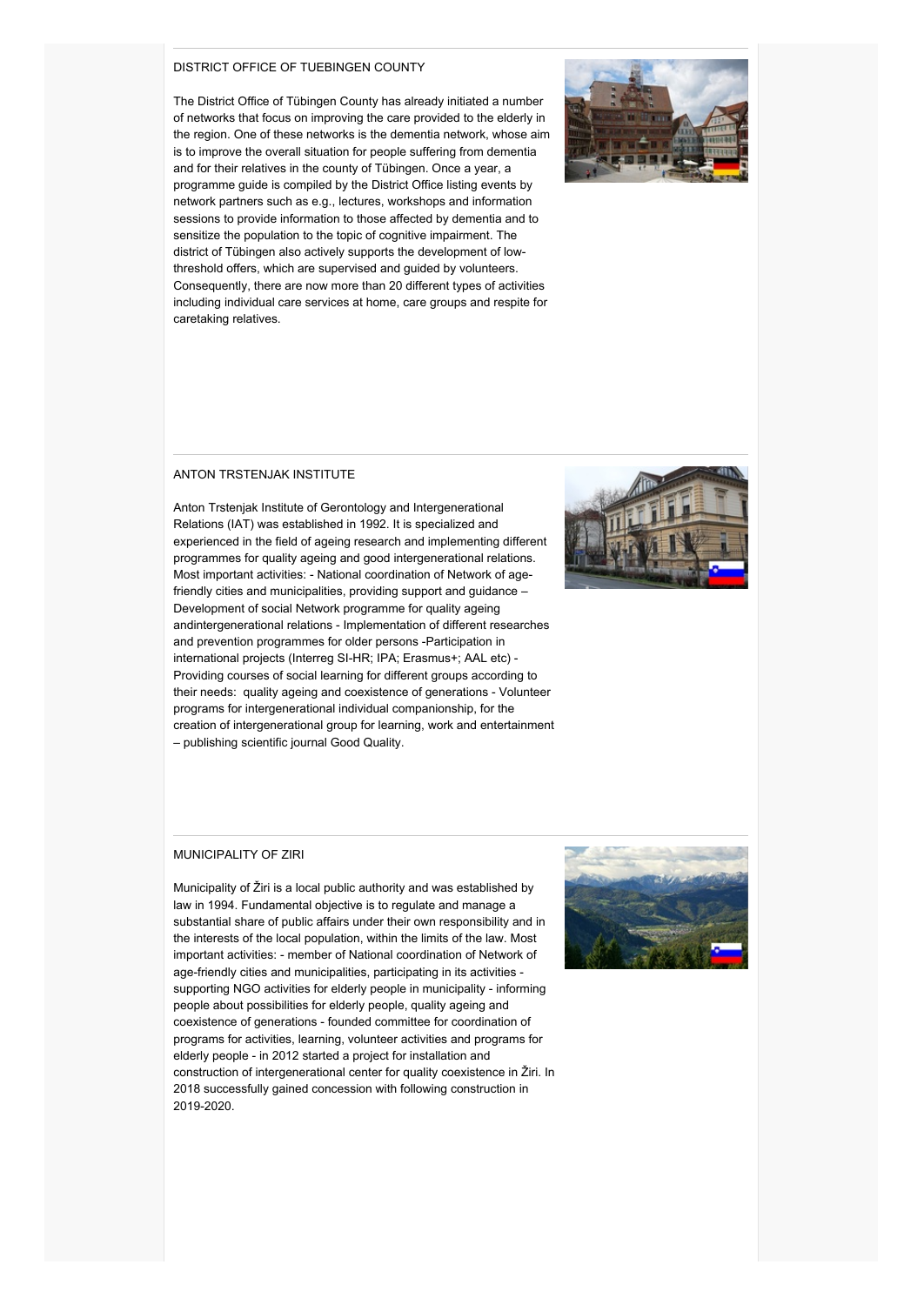### CENTRE FOR SOCIAL INNOVATION GMBH

The ZSI - Zentrum für Soziale Innovation GmbH is a nonprofit scientific institute that systematically links research with application. Our institute is well known for its strong focus on putting responsible research and innovation into practice while being committed to public engagement and to inclusive researchsociety relationships. ZSI has strong methodical Competences in applying co-creation and social experimentation designs as well as in evaluating the efficacy and impact of a policy interventions, projects and programs by deploying participative, quantitative and qualitative methods. ZSI is engaged in several projects (see for example GomyLife, Careables, CaMEO, LinkAge,..) aiming at minimising negative effects for the most disadvantaged (persons or regions). We conduct research and advise public authorities and intermediate bodies, respectively, on how to best set up policy interventions jointly aiming at sustainable economic growth and social cohesion.



# UNIVERSITY OF TUEBINGEN



innovation development involving users and other major stakeholders (e.g., the social and healthcare services, SMEs and skilled craft & trade professions, property developers, insurance companies or municipalities). Only with a scientifically relevant and user-centred design will it be possible to develop user-friendly products and services for the future. The LPH functions as a hub and has been able to establish a trusted working relationship over the years i.e. with the District Office of the County of Tübingen, the local Senior Citizens Council as well as the Agent for Senior Citizens and Inclusion of the City of Tübingen through projects and network activity. Part of the innovation infrastructure at the LPH are a meeting room for co-creation workshops, a gallery for exhibiting and testing prototypes, a 54 m² apartment for testing and demonstration as well as access to test persons.

The LPH is the seedbed for open ecosystems based on demand-driven

## MUNICIPALITY OF FELDBACH

The municipal council decided to develop Feldbach to a city, which takes special account to the needs of elder people. In administration as well as in the municipal council, specific members are defined to implement according measures. So far, accessibility of all public places and institutions was checked, a guide for people suffering from dementia was issued and a specific series of lectures for elder people was launched. Feldbach has 13.000 inhabitants and is the capital of the district Südoststeiermark with 86.000 inhabitants.Therefore, Feldbach has the capacity to implement a new policy not only in the city, but in the whole region.